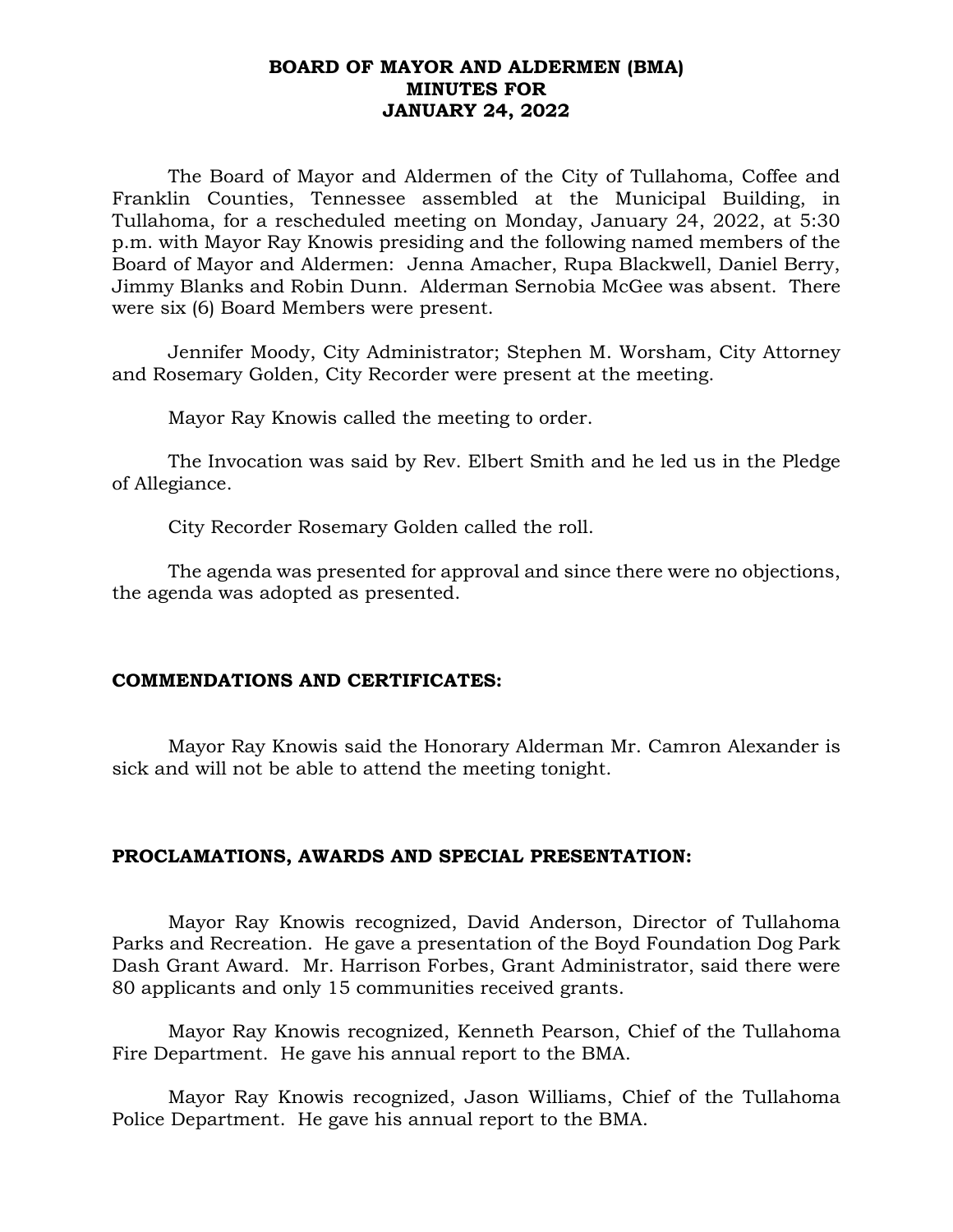### **COMMENTS FROM CITIZENS:**

Mr. Greg Gressel, 316 Oak Park Drive, said he was representing the Arts Council tonight. He said the Art Council wants clarification (a report) as to what took place and how the mural was painted on the new Book-Shelf Building (114 SW Atlantic Street).

#### **REPORTS FROM THE MEMBERS OF THE BOARD OF MAYOR AND ALDERMEN**

**ALDERMAN BERRY** - Mr. Berry stated he recently had COVID-19 and he did not have anything to report on at this time.

**ALDERMAN AMACHER -** Ms. Amacher said her "small business shout out" goes to the North Jackson Nutrition Center located at 800 North Jackson Street. She said if you mentioned Alderman Amacher then you get a \$1.00 off your next order. Alderman Amacher said she attended the Legislative Breakfast at the Country Club. She said she had received a complaint regarding the high daily cost to use the DW Wilson Community Center.

**ALDERMAN MCGEE** - Ms. McGee was sick/absent.

**ALDERMAN BLACKWELL -** Ms. Blackwell said the Tullahoma Board of Education meeting was being held tonight and that she would submit a report of the Downtown Council meeting to Mr. Winston Brooks.

**ALDERMAN DUNN -** Ms. Dunn said she had no report.

**MAYOR PRO TEM BLANKS -** Dr. Blanks stated he had attended a Duck River Utility Commission meeting. He stated it looks like the water prices will increase due to the increased cost of chemicals. There has not been a rate increase in over ten (10) years. Alderman Blanks said, "Shop Tullahoma".

**MAYOR RAY KNOWIS -** Mr. Knowis stated he had attended several meetings and events including but not limited to the following: a Tullahoma Airport Authority meeting; a Legislative Breakfast at the Country Club; a Tennessee Municipal League zoom meeting and a Police Chaplain Group meeting.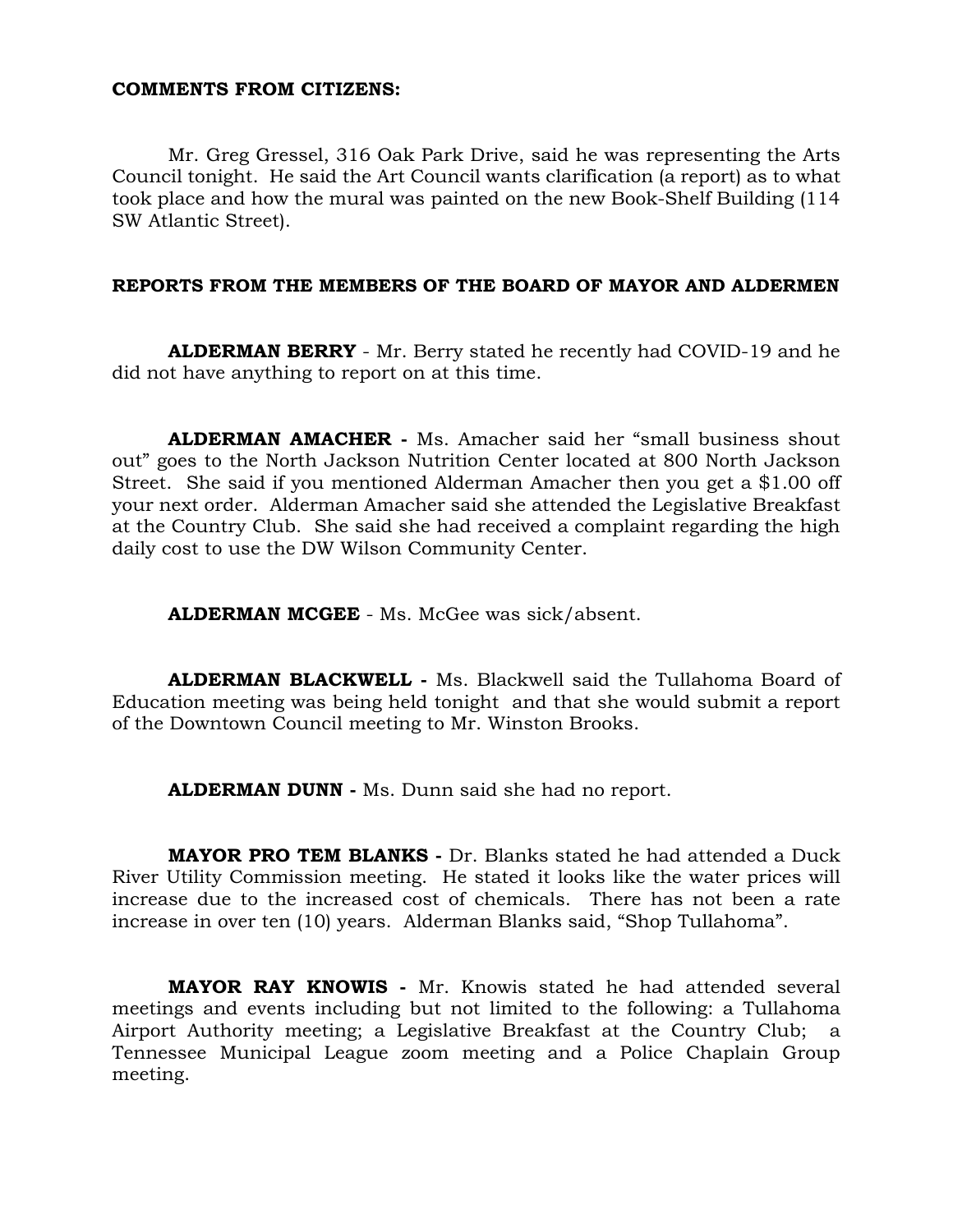**CITY ATTORNEY -** Mr. Stephen M. Worsham stated he is working on several items for the City. He attended the Legislative Breakfast. He is preparing a Resolution for the BMA to consider regarding the local Correction Academy remaining in this area. He stated the estate of Patricia Lee donated \$26,000 to our animal shelter.

**CITY ADMINISTRATOR –** Ms. Jennifer Moody reported there is an issue with the City being able to chip their brush. The owner of Johnson Mulch has passed away, so the City was using the Franklin County Interlocal Solid Waste services, however their grinder went down. Now the City is using (on a temporary basis) a company out of Chattanooga to grind and haul off the brush. Ms. Moody stated she is aware that this must be under the \$25,000 emergency limit. The State of Tennessee has a "Portal" to use to review how we intend to use our American Rescue Plan money. There are several projects that are being discussed: a survey in the Parks and Recreation Department; a potential multiuse Farmers Market Pavilion and the Red Cross Building being renovated. After the next BMA meeting there may be a study session to discuss the Robert's Rule of Order. Ms. Moody stated on Monday, February 7, 2022, from 5:00 to 7:00 at the THS lecture hall there will be a Storm Water training session. She said she would like the BMA to consider moving the Monday, March 14, 2022, meeting to Tuesday, March 15, 2022, due to a conflict with the TML Conference.

#### **CONSENT AGENDA:**

**ITEM NO. 22-06– MINUTES OF THE JANUARY 10, 2022, REGULAR MEETING.**

**ITEM NO. 22-07– DECEMBER 2021 FINANCIAL REPORT.**

**ITEM NO. 22-08 - REVIEW AND ACCEPT THE DECEMBER 2021 REPORT ON DEBT OBLIGATION FOR ISSUANCE OF 2021 SCHOOL BONDS.**

**ITEM NO. 22-09 – APPROVE AND AUTHORIZE THE MAYOR TO SIGN AN AMENDMENT FOR A ONE-YEAR EXTENSION OF THE GRANT CONTRACT WITH THE 2018 THDA HOME PROGRAM SUPPORTING HOUSING REHABILITATION IN TULLAHOMA.**

## **ITEM NO. 22-10 – ANNOUNCE A VACANCY ON THE TULLAHOMA AIRPORT AUTHORITY BOARD FOR A FIVE-YEAR TERM ENDING FEBRUARY 27, 2022.**

Mayor Knowis read the captions for the items on the Consent Agenda.

A motion was made by Alderman Berry and seconded by Alderman Amacher to approve the items listed above on the consent agenda.

On roll call all members present voted aye and it was so ordered.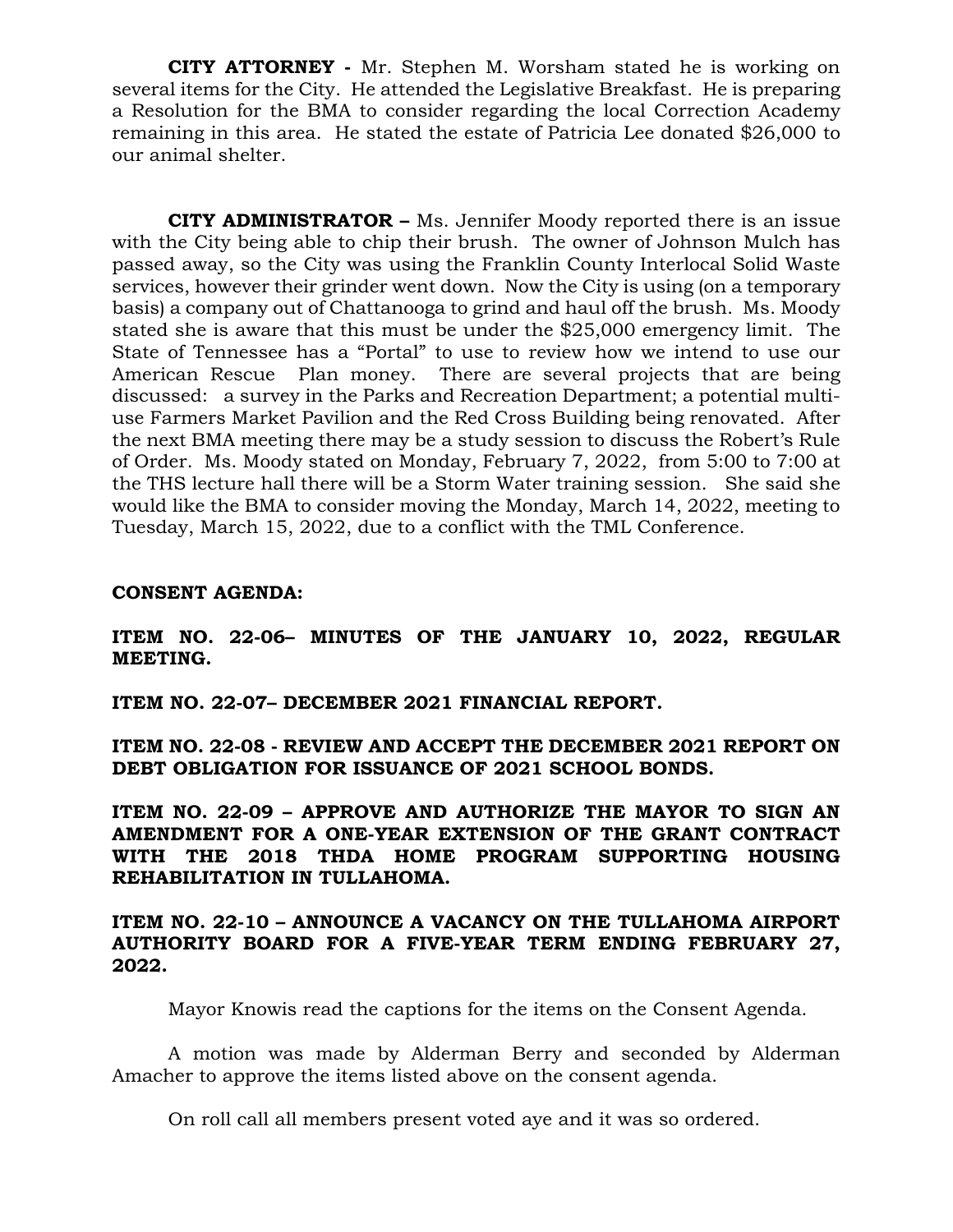#### **UNFINISHED BUSINESS:**

A motion was made by Alderman Amacher and was seconded by Alderman Berry to rescind the previous vote (at the 01-10-2022 meeting) on Ordinance No. 1569 (revisions to Fireworks Ordinance) see captain below:

**ORDINANCE NO. 1569 - AN ORDINANCE TO AMEND THE CODE OF ORDINANCES OF THE CITY OF TULLAHOMA, TENNESSEE BY AMENDING CHAPTER 6 (FIREWORKS) OF TITLE 7 (FIRE PROTECTION AND FIREWORKS) TO EXPAND THE TIME PERIOD FOR PERMITTED SALE AND USE OF FIREWORKS TO INCLUDE CELEBRATION OF A NEW FEDERAL HOLIDAY KNOWN AS JUNE 19TH OR JUNETEENTH.**

A discussion ensued.

On roll call all members present voted as follows:

| Aye(s):           | Amacher, Berry, Blackwell, Dunn |
|-------------------|---------------------------------|
| $\text{Nay}(s)$ : | Blanks, Knowis                  |

The vote being four (4) Aye(s) and two (2) Nay(s) the motion passed and was so ordered.

A motion was made by Alderman Berry and was seconded by Alderman Amacher to postpone discussion of Ordinance No. 1569 until the next Board meeting.

A long discussion ensued.

Alderman Blanks called the question and this was seconded by Alderman Blackwell.

On roll call all members present voted aye and it was so ordered.

The motion (to postpone discussion) was called for a vote.

On roll call all members present voted as follows:

Aye(s): Amacher, Berry, Blackwell, Dunn Nay(s): Blanks, Knowis

The vote being four (4) Aye(s) and two (2) Nay(s) the motion passed and was so ordered.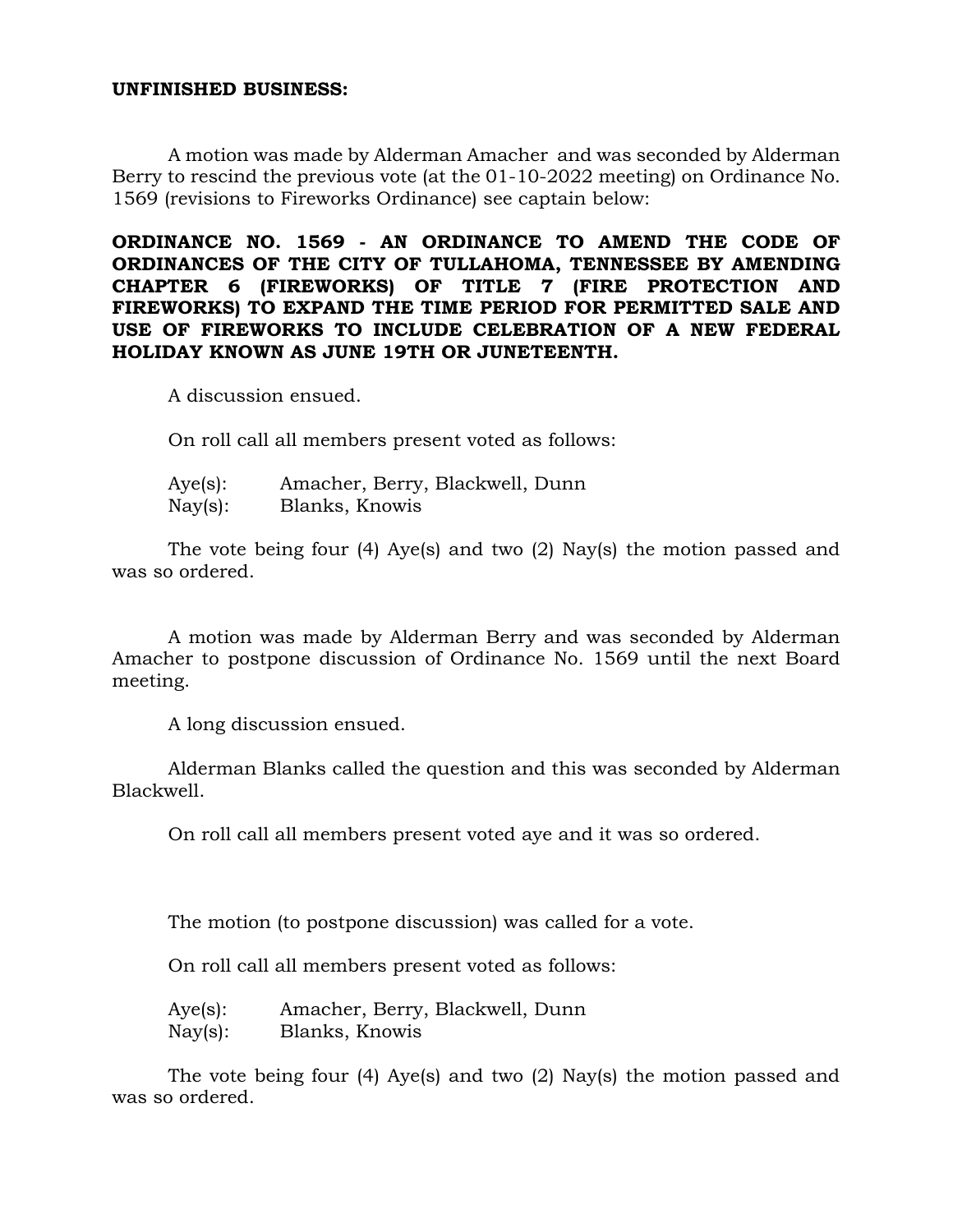#### **NEW BUSINESS:**

# **ITEM NO. 22-11 – CONSIDER APPROVAL OF A RETAIL PACKAGE STORE LIQUOR PERMIT (RE-ISSUE DUE TO CHANGE OF OWNERSHIP) TO THE NEW OWNER AND MANAGER IN CHARGE OF SALES, MR. ISHWARLAL PATEL, FOR THE NORTH JACKSON WINE AND SPIRITS LOCATED AT 1962 NORTH JACKSON STREET**

Mayor Knowis read the caption for Agenda Item No. 22-11 and he stated the background information can be found starting on page 34 of tonight's agenda.

A motion was made by Alderman Blackwell and was seconded by Alderman Dunn to approve the Retail Liquor Store permit for Mr. Ishwarlal Patel (change of ownership) for the North Jackson Wine and Spirits store located at 1962 North Jackson Street.

City Administrator, Ms. Jennifer Moody, gave the background information.

City Recorder, Ms. Rosemary Golden, answered a few questions.

A discussion ensued.

On roll call all members present voted aye and it was so ordered.

## **ITEM NO. 22-12 – CONSIDER APPROVAL OF A SOFTWARE PURCHASE AND ANNUAL SUPPORT AGREEMENT FROM M&M MICRO SYSTEMS, AT A TOTAL PROJECT COST OF \$68,500, TO UPGRADE POLICE REPORTING SOFTWARE TO ISOMS IN COMPLIANCE WITH STATE REQUIRED REPORTING BY THE TULLAHOMA POLICE DEPARTMENT.**

Mayor Knowis read the caption for Agenda Item No. 22-12 and he stated the background information can be found starting on page 39 of tonight's agenda.

A motion was made by Alderman Blackwell and was seconded by Alderman Dunn to approve the purchase of new iSOMS software from M & M Micro Systems at a total upgrade conversion cost of \$68,500.

City Administrator, Ms. Jennifer Moody, gave the background information.

Police Chief, Mr. Jason Williams, answered a few questions.

A discussion ensued.

On roll call all members present voted aye and it was so ordered.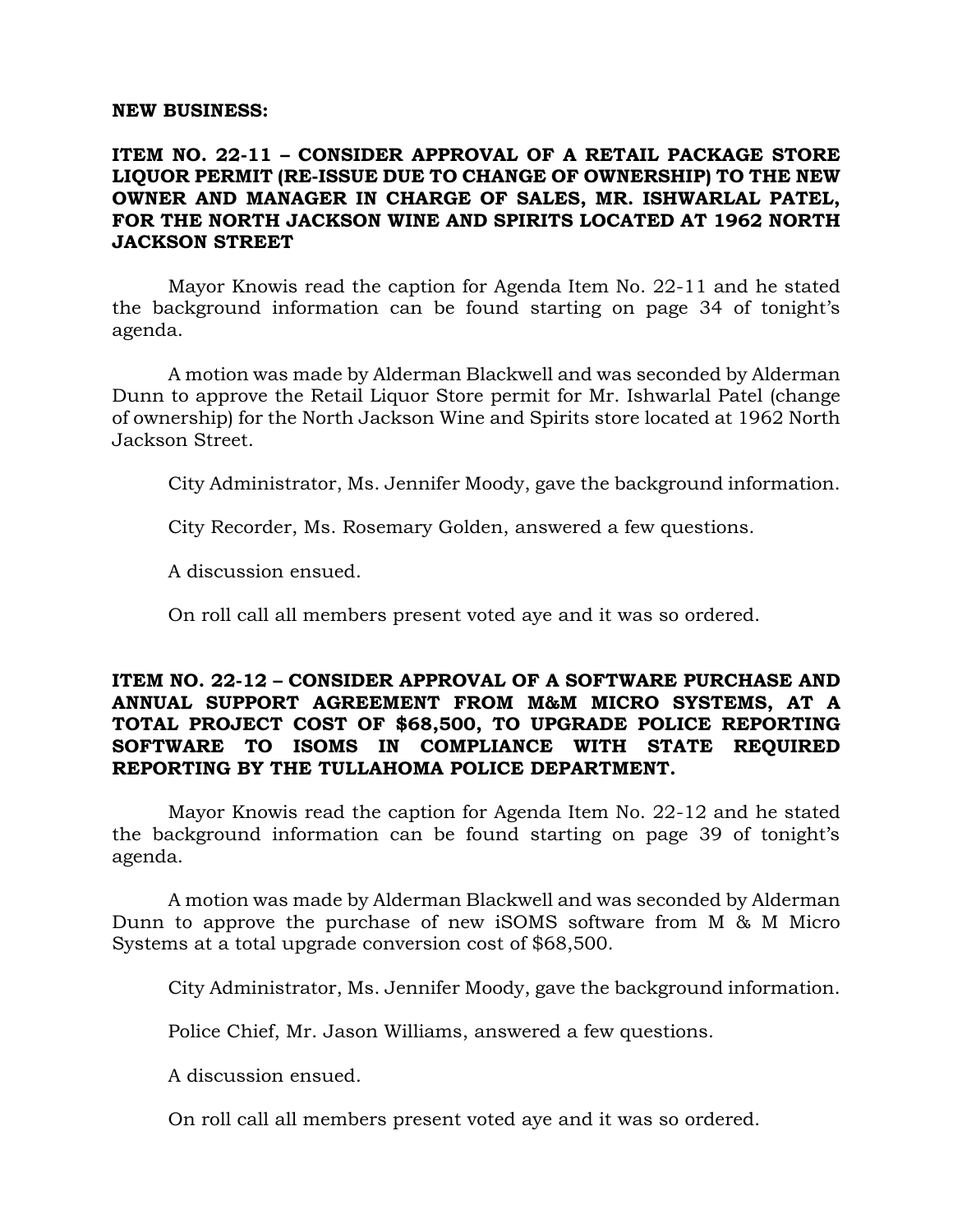**ITEM NO. 22-13 – CONSIDER APPROVAL OF A TRADE-IN PURCHASE AGREEMENT BETWEEN THE TULLAHOMA POLICE DEPARTMENT AND GT DISTRIBUTORS RESULTING IN THE EXCHANGE OF CURRENT SERVICE WEAPONS AND SEIZED WEAPONS, VALUED AT \$25,894.50, TO RECEIVE NEW DEPARTMENT SERVICE WEAPONS OF EQUAL VALUE FOR THE TULLAHOMA POLICE DEPARTMENT.**

Mayor Knowis read the caption for Agenda Item No. 22-13.

A motion was made by Alderman Berry and was seconded by Alderman Blanks to approve the trade-in of current handguns and seized weapons for new Glock handguns.

City Administrator, Ms. Jennifer Moody, recognized Police Chief, Mr. Jason Williams who gave the background information.

On roll call all members present voted aye and it was so ordered.

**ORDINANCE NO. 1571 – AN ORDINANCE OF THE CITY OF TULLAHOMA, TENNESSEE TO REPEAL AND REPLACE IN ITS ENTIRETY TITLE 20-1007 (ANIMAL CONTROL AND SHELTER FEES) OF CHAPTER 10 (COMPREHENSIVE SCHEDULE OF FEES AND CHARGES), EFFECTIVE APRIL 1, 2022, AS SHOWN IN EXHIBIT A,** for approval on the first of two readings.

Mayor Knowis read the caption for Ordinance No. 1571 and he stated the background information can be found starting on page 60 of tonight's agenda.

A motion was made by Alderman Blackwell and it was seconded by Alderman Dunn to approve Ordinance No. 1571 on the first of two readings.

City Administrator, Ms. Jennifer Moody, gave the background information.

Alderman Amacher made a motion and it was seconded by Alderman Blanks to amend the Proposed Adoption Fee per animal to \$60.00 instead of \$100.00.

A discussion ensued.

On roll call all members present voted as follows:

| $Aye(s)$ :        | Amacher, Blanks                |
|-------------------|--------------------------------|
| $\text{Nay}(s)$ : | Berry, Blackwell, Dunn, Knowis |

The vote being two (2) Aye(s) and four (4) Nay(s) the motion failed.